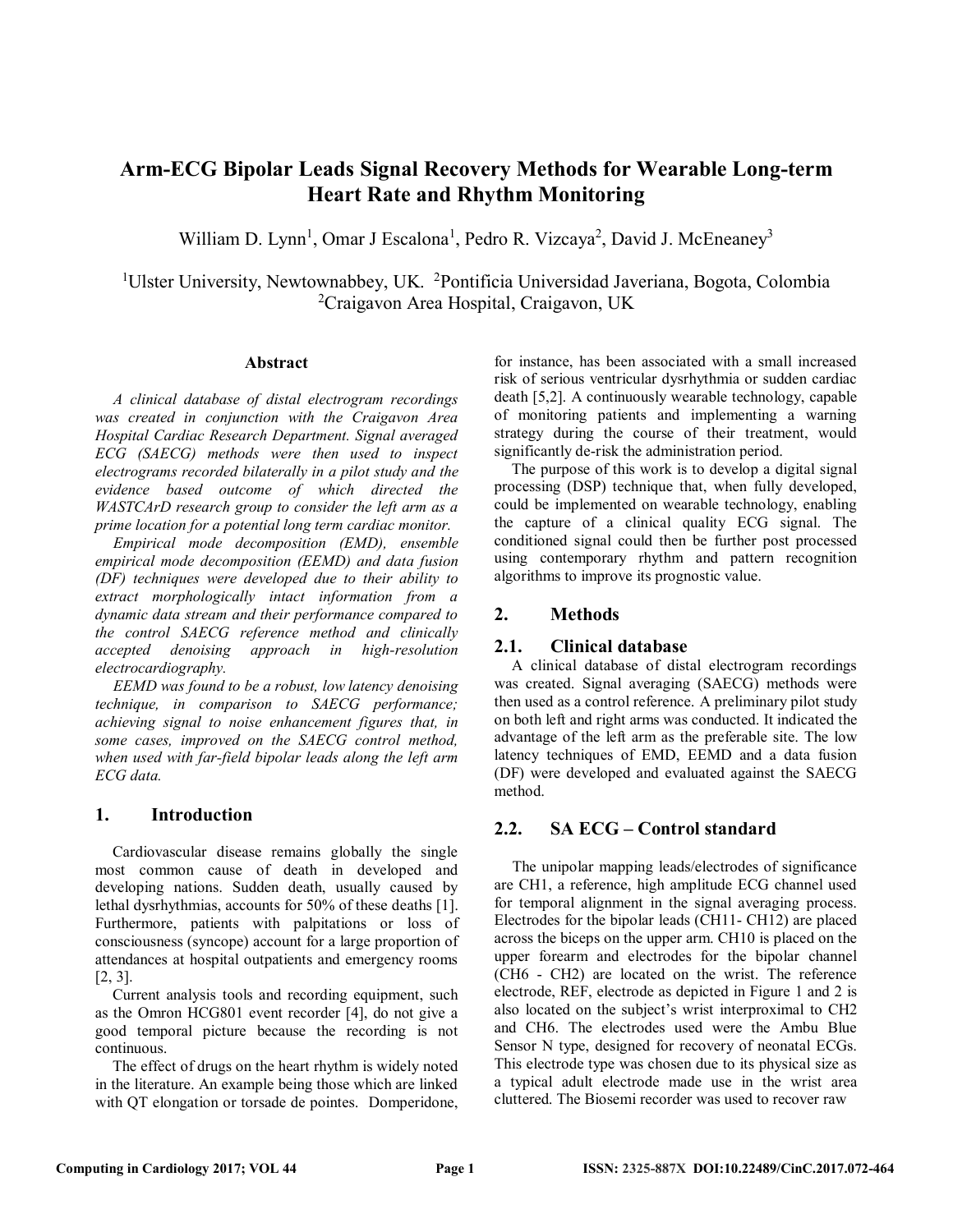

Figure 1. Electrode positions on left wrist enlarged



**Figure 2.** Electrode positions

bioelectric data from the 12 single ended channels simultaneously. A single fiducial point (SFP) was implemented as the marker point for temporal alignment of the signal averaging point. The technique was compared by Escalona et al. (1998) and shown to produce a similar level of accuracy as adopted standard techniques, such as maximum coherence matching (MCM) for example. [6].



**Figure 3.** Section of subject 37, channel 1 waveform with fiducial markers in green

Figure 3 shows a typical ECG signal with the single fiducial mark indicated in green across several beats. Once temporal markers have been established, the iterative process of signal averaging can begin. Each fiducial mark is used as a central point for an averaging window. The window spans the time taken to complete a full cardiac cycle – PQRSTu – 550ms.

Each beat that corresponds with a fiducial mark is sectioned into a single dimensional array 1100 points wide. It is then added to a cumulative array until all

available beats are processed. To find the Mean average, each point in the cumulative array is now divided by the number of accumulated beat windows (n).

$$
\mathcal{X} = \frac{1}{n} \times \sum_{i=1}^{n} \mathcal{X}_i
$$
 (1)

The resulting waveform is constructed using an average of n waveforms. Any signal that appears consistently in the same temporal space, known as time locked, will remain once the average operation is complete. Random or non-periodic signals are greatly reduced.

## **2.3. SNR Measurement Method**

 Signal measured from the isovoltaic area extending between the S wave terminus and the initial inflection point of the T wave is considered to be noise, as there is a pause in cardiac electrical output in this area. The QRS complex is the highest amplitude area of the ECG and is measured as the signal component[7]. Figure 6 shows the measurement areas on an averaged ECG trace. A temporal dispersion method was used, where the standard deviation of the signal was divided by the standard deviation of the noise in order to calculate the overall SNR. The time zones were temporally locked to the fiducial marker point which in itself was fixed to the R zero crossing point. Therefore, the same time zones will apply to all sinus rhythm ECG traces.



**Figure 4.**Signal to noise ratio (SNR) measurement windows

The linear SNR was computed as :

$$
SNR = \frac{\sigma Signal}{\sigma Noise}
$$
 (2)  
2.4. Empirical Mode Decomposition (EMD)

The EMD algorithm was implemented according to Rato et al. [8] and summarised as follows:

(1) Identify all extrema of  $x(t)$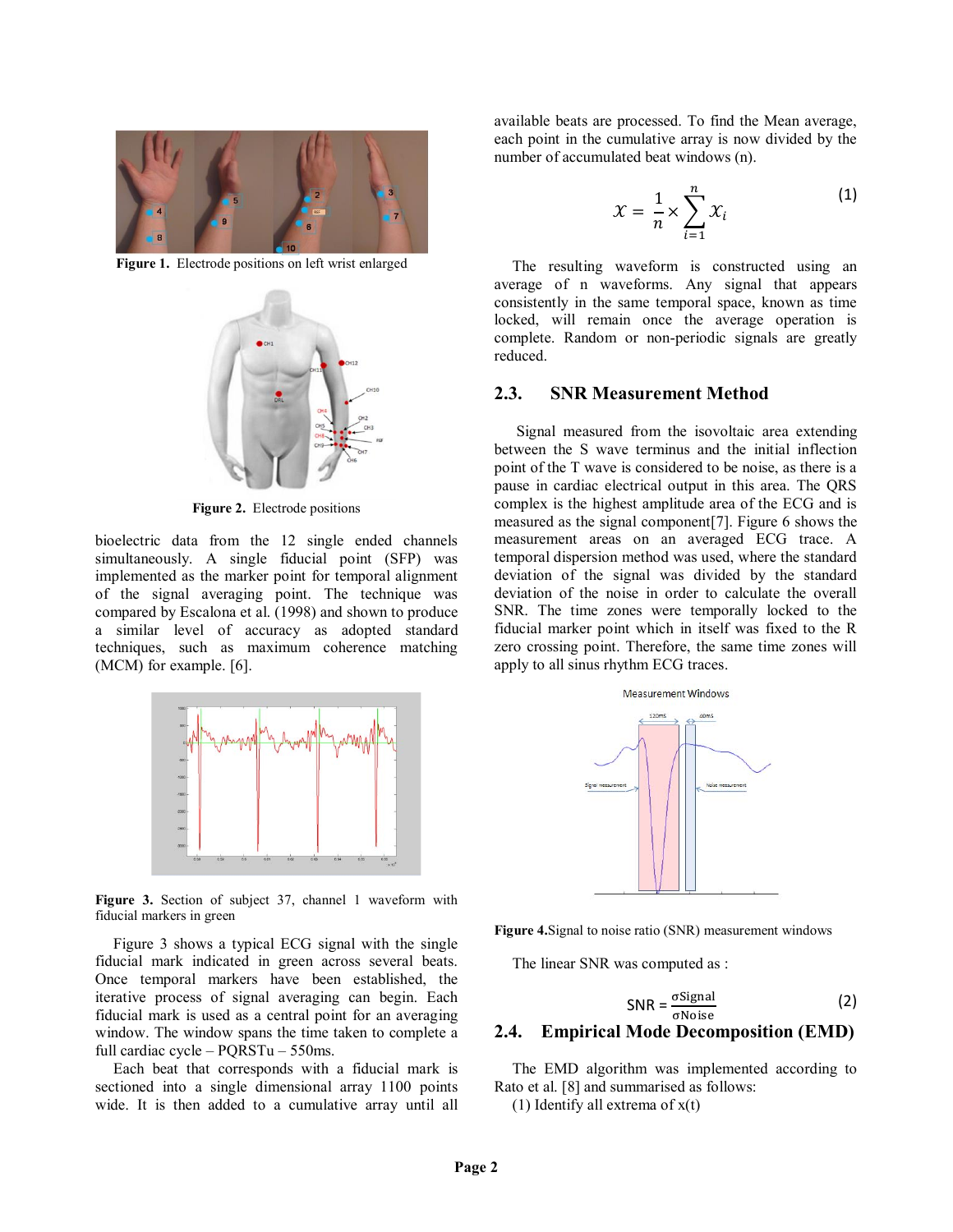(2) Using a cubic spline, interpolate between minima and maximawith envelopes  $e_{min}(t)$  and  $e_{max}(t)$ <br>(3) Compute the mean envelope $m_k(t)$  =

(3) Compute the mean envelope $m_k(t) = (e_{max}(t) + e_{min}(t))$  where k is the iteration number  $\frac{F_{\text{e}}(t)}{2}$ , where k is the iteration number.

(4) Extract the detail $h_i(t) = x(t) - m_k(t)$ .

(5) Repeat (1)–(4) until  $h_i(t)$  meets the definition of an IMF, and the IMF converges.

(6) Repeat (1)–(5) to generate a residual  $r_n(t)$ ,  $r_n(t)$  =  $x(t)$ − $h_n(t)$ 

## **2.5. Ensemble EMD (EEMD)**

A uniform distribution of white noise, $w_i(t)$ , is added to  $x(t)$  before decomposition to reduce the effect of the mode mixing in the EMD process [9, 10, 11].

For EEMD, the ratio of added white noise and the number of signals in the ensemble must be predetermined. Depending on the number of iterations in the ensemble, different white noise  $w_i(t)$  with the same amplitude is added  $N$  times to an original signal  $x(t)$  to generate N modified signals  $x_i(t)$ .

$$
x_i(t) = x(t) + w_i(t) \quad i = 1, 2, ..., N \tag{3}
$$

The EMD decomposition is then carried out on each modified signal  $x_i(t)$ , decomposing it into n units of IMF and one residue. This is replicated for  $N \times n$  IMF signals and n residue components  $r_{in}(t)$ . Then,  $x_i(t)$ can be rewritten as:

$$
x_i(t) = \sum_{j=1}^n h_{ij}(t) + r_{in}(t) \quad i = 1, 2, ..., N
$$
 (4)

Each set of IMFs  $H_i(t)$ are averaged causing the noise component  $w_{in}(t)$  to trend toward zero.

#### **2.6. Data Fusion**

The use of combined approaches to problem solving is not unusual. In this case a method of automating the EMD process is suggested in the form of a fusion between E/EMD and frequency analysis. The FFT is used to assess the spectral content of each IMF prior to partial reconstruction. If the predominant frequency content is outside of the 0.5Hz to 30Hz band the IMF is rejected.

# **3. Results**

Five recordings were rejected (Subjects 14, 22, 29, 33 and 36) due to elevated levels of coherent noise from power line interference. Six recordings were classified as having good recording quality (Subjects 3, 4, 5, 12, 19, and 38). These subjects will be referred to as 'Golden Cases'

## **3.1 Signal averaging**

| Subject | Ch1    | Ch12-11 Ch10 |        | Ch4    | $Ch6-2$ |
|---------|--------|--------------|--------|--------|---------|
| 3       | 20.972 | 1.269        | 1.079  | 2.233  | 0.476   |
| 4       | 13.748 | 4.929        | 4.667  | 10.179 | 1.810   |
| 5       | 55.288 | 36.865       | 15.674 | 1.996  | 1.852   |
| 12      | 60.588 | 197.050      | 22.219 | 21.225 | 2.151   |
| 19      | 37.676 | 1.493        | 0.248  | 0.669  | 0.156   |
| 38      | 98.853 | 3.672        | 1.015  | 0.443  | 4.989   |

**Table 1.**Six best case recordings: SNR mean values along all four distancing bipolar leads along the left arm to the wrist measured using SAECG.

Table 1 shows the mean SNR data along the left arm. The graph of figure 7 shows the data of table 1 in increasing distance along the left arm.



**Figure 5.**Six best case recordings: plot of mean (N=6) SNR values along the left arm, as calculated in Table 1

#### **3.2 EMD and EEMD comparison**

The following data are the result of comparative work carried out on the CAH database. The aim was to identify a data driven technique that could quickly and efficiently extract the cardiac electrical activity from a very deep noise floor. Figure 6 summarises the comparative averages of the golden cases when filtered using 1) SAECG, 2) EMD and 3) EEMD. .



**Figure 6.**Average SNR of Golden cases.1) SAECG, 2) EMD and 3) EEMD. .

## **3.2 Data Fusion Techniques**

Data fusion of EEMD and FFT has produced the